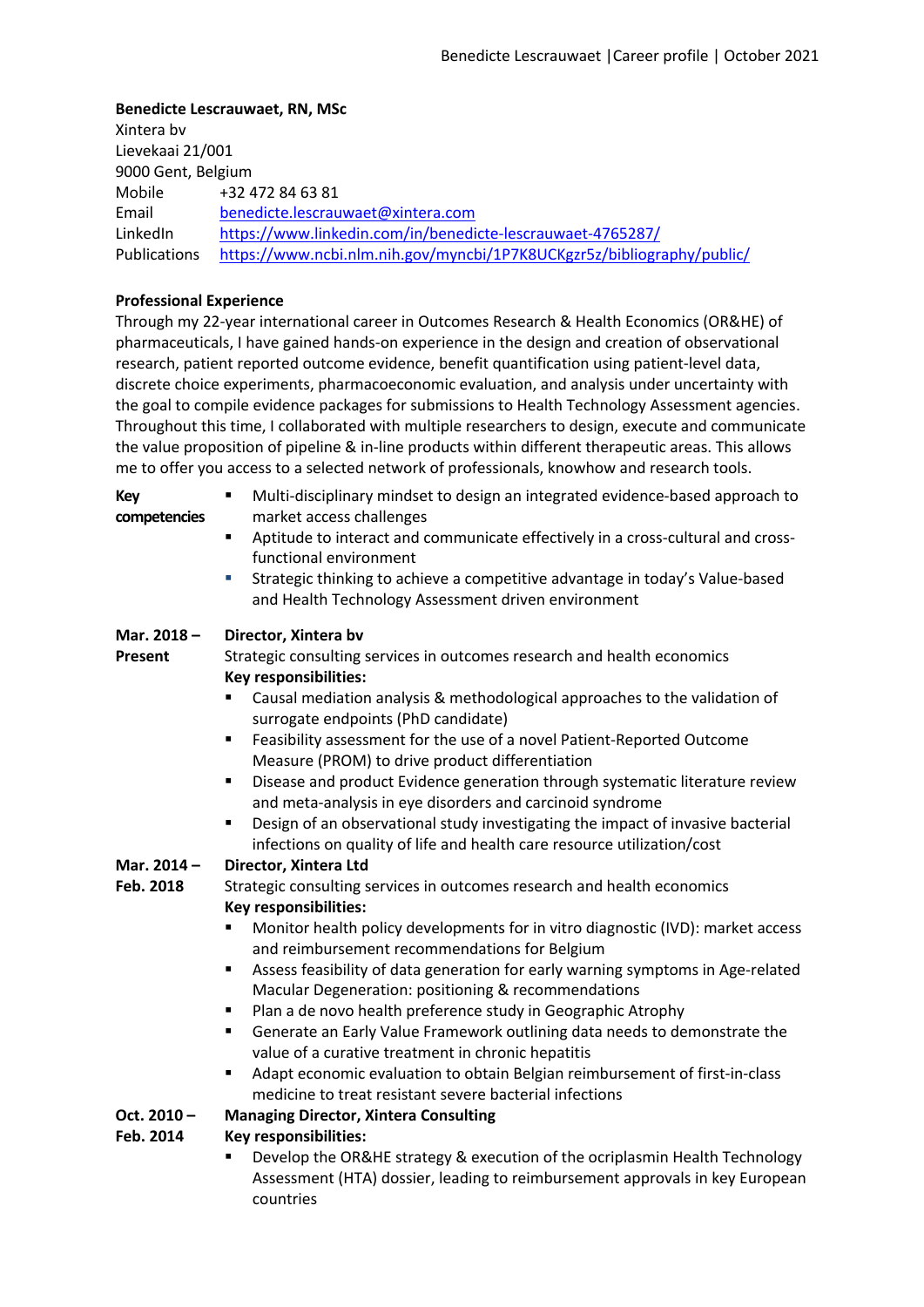- Evidence generation: quantification of patient relevant benefits through data exploration of pivotal trials
- § Develop, implement, and publish non-interventional studies to demonstrate (1) the impact of disease symptoms on health-related quality of life using novel utility instruments (2) gaps in care and inequity in access to treatment

**Nov. 2008 – Sept. 2010 Associate Director, European Health Economics & Outcomes Research, Virology Lead**

## **BMS International (Braine l'Alleud, Belgium) Major deliverables:**

- § Design a multi-facetted innovative HE&OR strategy, integrating medical and access objectives, and deliver multi-project deliverables in support of the value proposition of an oral antiviral hepatitis B therapy: individual patient analysis, real life treatment patterns and disease management study, EU countries physician and patient preference study, relative value assessment communication tool. These projects enabled: a rebuttal of a competitor network meta-analysis; evidence generation re. the gap between clinical practice and treatment guidelines, quantifying the dissonance between physician and patient treatment choice, support of regional payer negotiations
- **•** Design a novel health economic HIV disease progression model serving as the engine for brand value-based messaging. This EU model was validated by a clinical expert panel, further adapted to local clinical practice patterns and resource utilization

#### **Feb. 2007 – Oct. 2008 Associate Director, Health Economics & Outcomes Research EU Markets (BENELUX, Switzerland, Greece, Turkey)**

# **BMS International (Braine l'Alleud, Belgium) Major deliverables**

- § Generate best in class HTA dossier, aligned with new pharmacoeconomic guidelines, supporting the added value of an antiviral hepatitis B treatment (annotated by Belgian Committee of Reimbursement of Medicines)
- § Prepare and execute the 'Committee for Reimbursement hearing', including liaising with Key Opinion Leaders (KOL), to demonstrate the evidence in support of the added value of an antiviral hepatitis B treatment (Belgium). Positive reimbursement achieved in 2009
- Lead the development and implementation of a research collaboration to support differentiating features in patient reported outcomes of a Rheumatoid Arthritis (RA) biologic (*SLEEP* observational study)
- Lead the Benelux development of a RA biologics cost-effectiveness framework, and effective collaboration with local/regional/global team members, contributing to a 2009 positive reimbursement in Belgium (BMS Regional Award granted) and to a positive conditional reimbursement on the 'List of Expensive Intramural medicines' (The Netherlands)
- Demonstrate the value and relevance of Outcomes Research interactive programs to local market activities, through a cross-functional alignment, supporting the optimal price outcome for a RA biologic in Switzerland (BMS Regional Award granted)
- Disseminate HE&OR evidence to internal and external stakeholders demonstrating the value of medicines (effect of long-term antiviral treatment on chronic hepatitis B mortality and morbidity, Disease Activity Sequential Model in Rheumatoid Arthritis)
- Develop a HTA dossier, achieving positive reimbursement decision for a CML therapy in an emerging HTA environment (Turkey)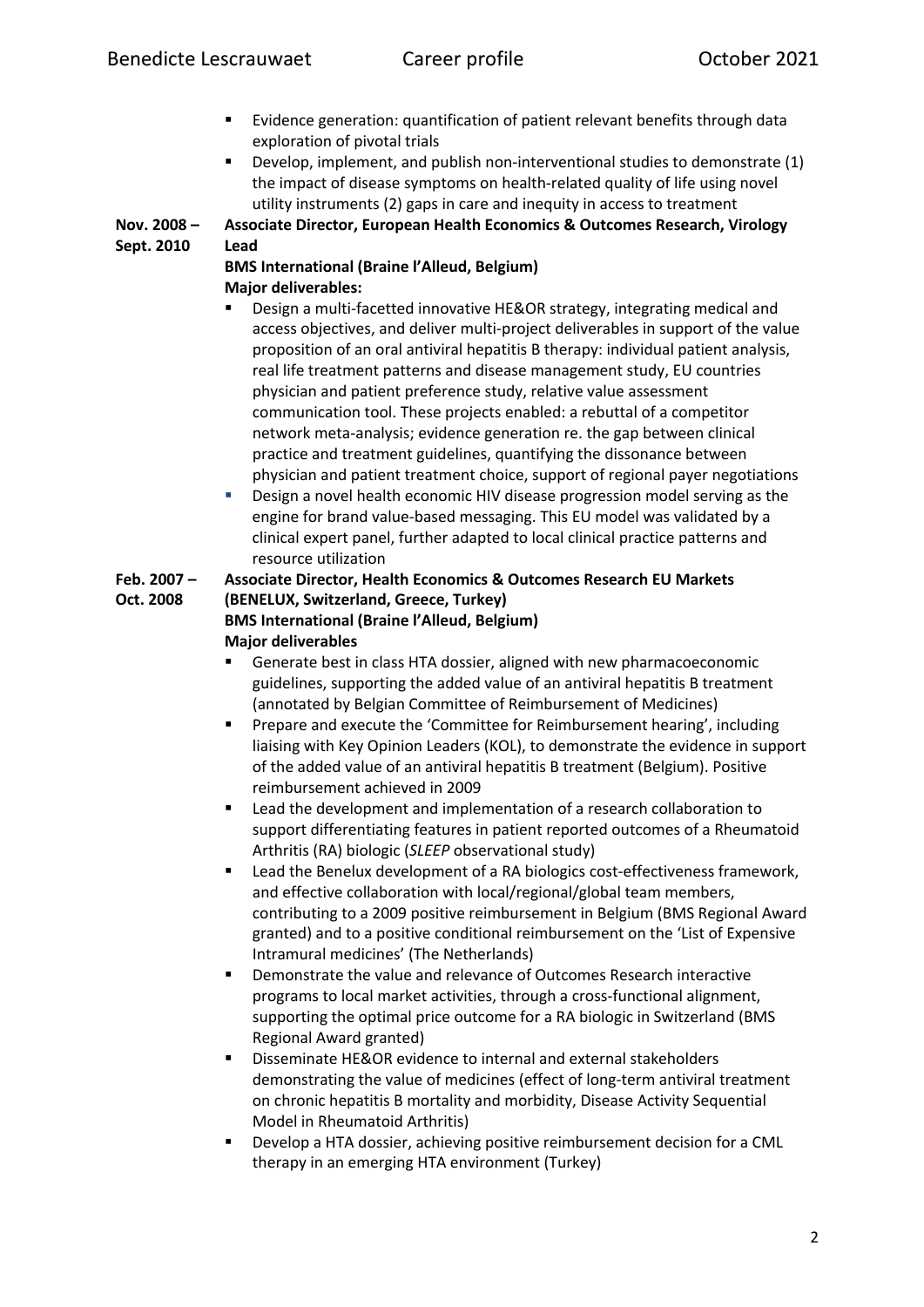■ Develop strategic responses to national reimbursement authorities contributing to positive reimbursement decisions for 'in scope' EU markets

| Nov. 2005 – | <b>Acting Associate Director, Outcomes Research</b> |
|-------------|-----------------------------------------------------|
| Jan. 2007   | Pfizer Canada Inc. (Montreal, Canada)               |
|             | <b>Major achievements</b>                           |

- Collaborate with KOLs to plan the effective dissemination of the observational study results to increase the awareness of vascular risk factors in the development of dementia
- Contribute to the development of reimbursement strategies and economic dossiers resulting in timely submission of best in class HE&OR activities and outputs, required to obtain and/or enhance market access (Therapeutic areas: oncology, cardiovascular, ophthalmology, CNS)
- Plan, develop and implement product specific HE&OR studies and models supporting marketing, pricing, and reimbursement strategies for a smoking cessation compound
- Coach and develop a high-performance team through the implementation of training events and development of standards for HE&OR deliverables, to increase the quality, effectiveness, and portability of HE&OR programs among team members

### **2002 – 2005 Senior Manager, Outcomes Research Pfizer Canada Inc. (Montreal, Canada)**

**Major achievements:**

- § Develop an innovative HE&OR program in support of marketing strategies; DECIDE (DEtection of Cognitive Impairment and Dementia) raises the awareness of vascular risk factors in the development of dementia and highlights the need for early screening/detection of cognitive impairment in an at-risk population
- § Apply a cross-functional approach, champion the rebuttal to a draft HTA on cholinesterase inhibitors, which resulted into revisions with an improved competitive positioning of the safety data of an Alzheimer Disease (AD) treatment
- § Conduct disease awareness studies documenting the societal burden of COPD (Burden of Illness study), and the effect of needle fear in achieving control of diabetes (Risking Health to Avoid Injections), which highlight the value of Pfizer medicines (respiratory and endocrinology therapeutic area)
- Outlined Pfizer Canada's position vis-à-vis the Common Drug Review (CDR) revisions to pharmacoeconomic submission requirements, which formed the basis of the Rx&D response to the stringent CDR requirements
- Lead development and timely delivery of pharmacoeconomic dossiers for compounds in respiratory, CNS and endocrinology therapeutic areas (BIAs, economic evaluation, and epidemiological data) as well as follow-up on Provincial/Federal/Territorial objections, which contributed to positive reimbursement decisions in key provinces.
- Develop and implement post-marketing HE&OR programs demonstrating optimal use of Pfizer medicines, which were presented by opinion leaders at international conferences and used to highlight appropriate use of AD treatment to reimbursement authorities
- Develop product specific HE&OR value statements for AD and migraine treatment contributing to the HE&OR Toolkit *hORizon*, an information platform used by market access managers in communications with reimbursement decision makers to highlight the value of Pfizer medicines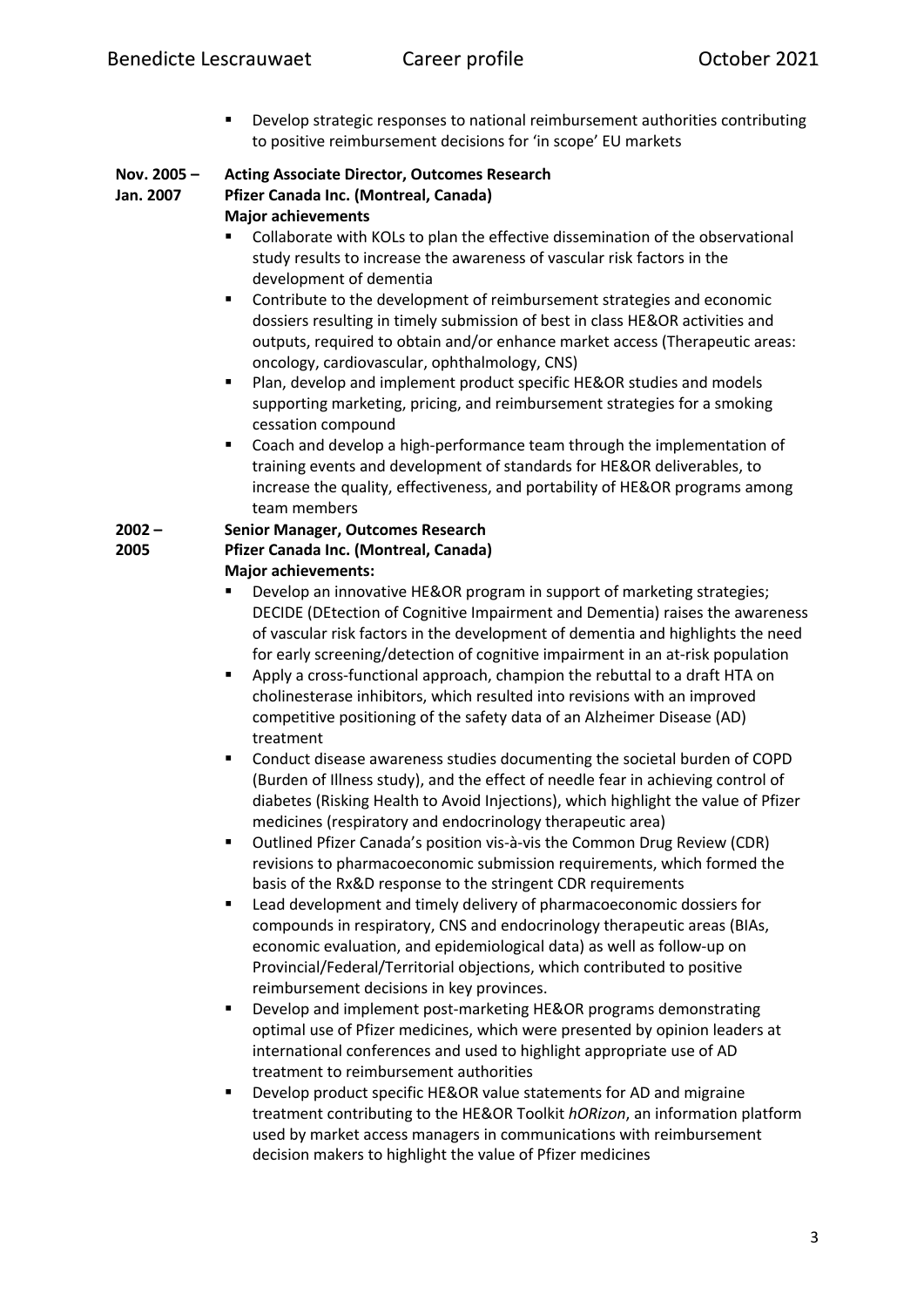- Ensure dissemination of results from HE&OR programs at scientific conferences and in peer review journals, which enabled Pfizer to highlight the value and/or appropriate use of medicines
- Collaborate with KOLs in HE&OR through advisory board meetings, and patient access consultant meetings to determine clinical and outcomes research gaps in Canadian programs

**1999 – Outcomes Research Manager** 

#### **2002 Pfizer Canada Inc. (Montreal, Canada)**

- § Develop and manage HE&OR aspects of phase IIIb studies to support the economic value of CNS products: study design, protocol development, investigator meeting, CRF design, quality control, statistical analysis plan and final reporting
- Develop HE&OR dossier consistent with the Canadian guidelines for the economic evaluation of an atypical anti-psychotic therapy
- Develop models to support decision-making with respect to pricing recommendations
- Initiate and/or successfully manage additional analysis to address local submission requirements (database reviews, expert panel, value to patient study)

#### **1998 – Outcomes Research Consultant**

#### **1999 Pfizer Inc., (New York, USA)**

Environmental scan of European long-term elderly care industry and assessment of business opportunities in long-term elderly care through interviews of international KOLs

#### **1990 – Public health nurse**

#### **1991 Institute of Tropical Medicine (Antwerp, Belgium)**

- Counselling and medico-psychosocial follow-up of patients affected by STD, HIV/AIDS
- Feasibility assessment of a partner notification system
- Research nurse, HIV/AIDS clinical trial program in collaboration with Professors P. Piot and B. Colebunders

### **Other professional experiences**

| 1988-1990        | Nurse with Médecins sans Frontières                                                        |  |  |
|------------------|--------------------------------------------------------------------------------------------|--|--|
|                  | Timbuktu, Mali; Darfur and Raga, Sudan                                                     |  |  |
|                  | Responsible for execution of nutritional surveillance and preventive mother-<br>child care |  |  |
| 1987-1988        | Nurse practitioner in different health care settings                                       |  |  |
|                  | Flanders, Belgium                                                                          |  |  |
| <b>Education</b> |                                                                                            |  |  |
| 2019 –           | PhD candidate - Statistical Data analysis                                                  |  |  |
| present          | University of Ghent, Belgium                                                               |  |  |
| May - June       | Causal mediation analysis, course by Dr. Tyler VanderWeele,                                |  |  |
| 2021             | <b>Statistical Horizons LCC</b>                                                            |  |  |
| May - June       | Logistic Regression for Binary, Ordinal, and Multinomial Outcomes, course by               |  |  |
| 2021             | Karen Grace-Martin, The Analysis Factor                                                    |  |  |
| Nov. 2020        | Treatment Effects Analysis, course by Stephen Vasey,                                       |  |  |
|                  | <b>Statistical Horizons LCC</b>                                                            |  |  |
| April 2020       | Introduction to Stata Programming (netcourse 151)                                          |  |  |
| Sept. 2020       | Statistical Graphics using Stata (netcourse 120)                                           |  |  |
| Dec. 2019        | Introduction to Stata (netcourse 101)                                                      |  |  |
| June 2012        | Pharmacoepidemiology and Drug Safety                                                       |  |  |